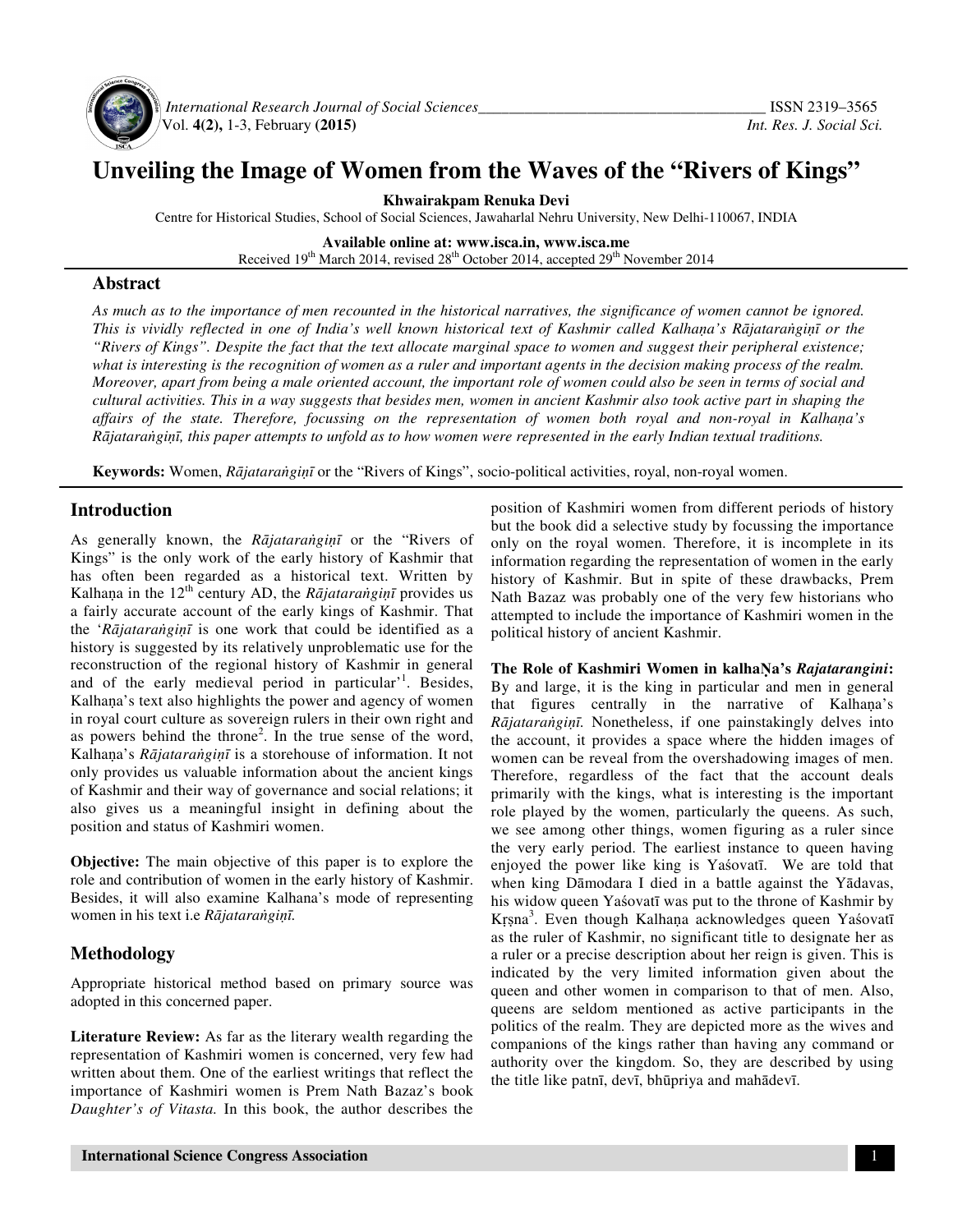In contrast to how women are depicted in the text, Kalhaṇa attempted to represent an ideal image of the ancient kings of Kashmir. As a result, he ascribed them with various titles like bhūpati, pārthivapati, kaśmīrendra and cakravartin etc to indicate the significance of their reign. While the titles like rājā and nṛpa suggest the commonly used epithet for kings the other titles such as bhūpati, cakravartin and kaśmīrendra carry greater significance. On the one hand, the use of the title like cakravartin or the universal ruler suggests that the greatness of the king was recognised by the entire world. On the other hand, the status of the king as equal to the gods is symbolised by the titles like kaśmīrendra. This is indicated by the affix of the word 'indra' or the king of gods at the end of this title. Such a representation on the one hand shows the unequal attitude of Kalhana towards women. Perhaps, on the other hand it indirectly reflects the motives of patriarchal mode of society where the authority of men had a superior image than that of women.

Moreover, Kalhaṇa never tried to directly recognize the queen as a competent ruler, for, in both the cases of queen Sugandhā and Diddā, they came into the picture as rulers to fill the gap and look after the administration when their husbands met with untimely deaths. Moreover, the queens as rulers were inexorably pictured as depending on men for power. But such an approach of Kalhaṇa is problematic if we examine the instances of how queen Diddā and Sugandhā functioned as rulers in the text. Not denying Kalhaṇa's claim that the minor son of Sugandhā was actually the king, but the ability of Sugandhā to borne the whole task of administration with no political and administrative experience in reality suggests that it was she who had the supreme authority<sup>4</sup>. So, the issue of both the queens had entered into relationships with their ministers who in turn gave them wealth and territory could also be assumed as a strategy employed by the queens to legitimize their power and by the ministers to gain important positions in the kingdom.

Further, even if Kalhana accept women as rulers, he somehow fails to appreciate the power and authority of women on equal terms with that of men. More often than not, queens who are mentioned as exercising their power as rulers are either overlooked or limited in their roles. To take an example, we see that though queen Sugandhā and Diddā were mentioned as rulers, in none of the references Kalhaṇa used a suitable title to highlight them as rulers. Instead, a much generalized title such as Patnī, Devī, and Bhūpriyā etc were used which referred to them simply as wife or the companion of the king.

The reference which states  $Didd\bar{a}^s$  ability to handle and suppress the two rebellions which broke out during her reign indeed shows Diddā as a capable ruler. In spite of the fact that Kalhaṇa accused Diddā of establishing her undisputed rule in the land by killing her son and grandsons, Diddā represents female power at its peak in the *R*ā*jatara*ṅ*gi*ṇī by overcoming constant obstacles from rebel forces by her tenacious rule. So, the shrewdness and iniquitous activities of Diddā was obviously

an alternative scheme for safeguarding her power<sup>5</sup>. What's more, even before Diddā ascended the throne, her skill of influencing and controlling people outshone her husband Kṣemagupta, so that Kṣemagupta was recognized with the title of 'Diddāksema'<sup>3</sup> . This is the reason why Kalhaṇa makes the sweeping observation that women though born in high families become the enjoyment of the vulgar has acknowledge that Diddā was brave, pious and capable<sup>6</sup>. Most importantly, Diddā is one among many queens who brought changes in the rulership of Kashmir by passing the throne into the hands of her nephew rather than securing it for her husband's lineage. This made Diddā establish an undisputed rule of her maternal side i.e the Lohara dynasty holding its sway until and beyond the date of the *R*ā*jatara*ṅ*gi*ṇī's completion which Kalhaṇa lauds as a change brought by association with women<sup>2</sup>. Hence, for the first time Diddā represents the queen wielding absolute power like the king.

Yet in recognizing women as an able ruler, Kalhana is imbued with his patriarchal mindset and depicts powerful women as manipulators and hungry for power. For instance, in spite of the admiration Kalhaṇa shows for Sūryamatī for preserving the kingdom from the verge of its destruction, he later on blames her as responsible for the death of her husband Ananta. He alleged that the unwise suggestion of Sūryamatī to hand over the throne to his son Kalaśa at an inappropriate time caused the death of Ananta<sup>3</sup>. But if we examine the overall phenomenon, women alone cannot be held accountable for the occurrence of such mistakes, the average number of the kings who met an untimely death occurred in most cases because of their envious sons or treacherous ministers who desired the throne. In a related sense, not denying Sūryamatī as a manipulative queen, she can also be accepted as an efficient ruler who had the ability to manage the affair of the administration even though queens are not mentioned as having training or knowledge about politics/administration.

Although Kalhana neglects to recognise the queen as an important functionary of the kingdom, the illustration of the queen goes further than his description. It seems appropriate to state here that apart from viewing the queens as devoted wives and companions of the kings they also figure as important agents of cultural exchange. We can infer this from the point that in associating the queens with the building activities, most of them are mentioned as making their contributions to the brahmanical shrines and temples except for a queen named Amrtaprabhā whom Kalhana identified as a princess from Prāgjyotiṣa, the present day Assam. When all the other queens were engaged in construction of Viṣṇu and Śaiva shrines, Amṛtaprabhā is credited with the building of a vihāra for the Buddhist monks<sup>3</sup>. So it will not be improper to say that she built the vihāra so as to introduce the popular Buddhist tradition of Assam to Kashmir as the existence of Buddhism in Kashmir was visible from the time of Aśoka i.e prior to Amṛtaprabhā's coming to Kashmir.